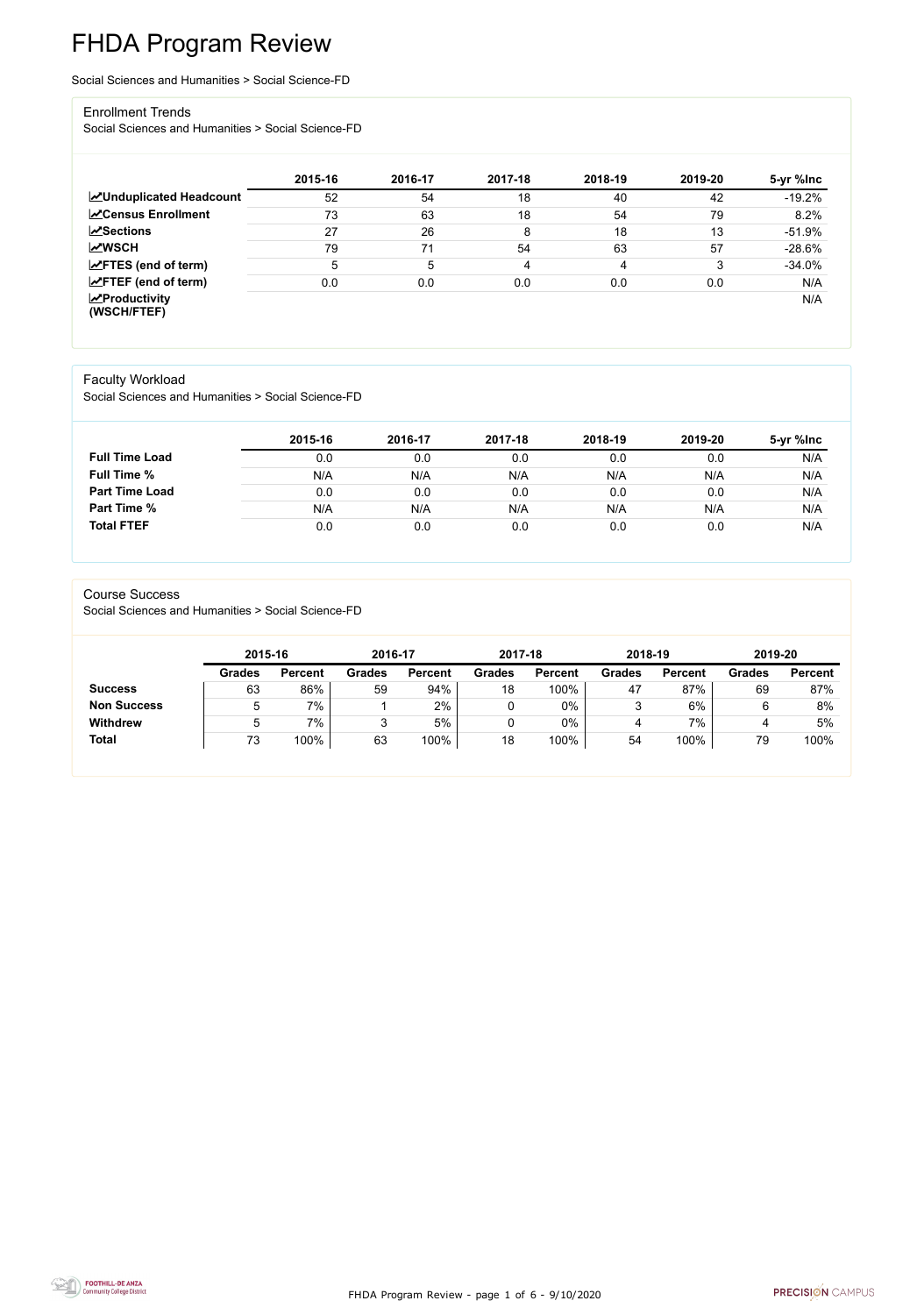FHDA Program Review - page 2 of 6 - 9/10/2020



## Course Success for African American, Latinx, and Filipinx Students

### Course Success for Asian, Native American, Pacific Islander, White, and Decline to State Students

|                    |               | 2015-16        |               | 2016-17        |               | 2017-18        | 2018-19       |                | 2019-20       |                |
|--------------------|---------------|----------------|---------------|----------------|---------------|----------------|---------------|----------------|---------------|----------------|
|                    | <b>Grades</b> | <b>Percent</b> | <b>Grades</b> | <b>Percent</b> | <b>Grades</b> | <b>Percent</b> | <b>Grades</b> | <b>Percent</b> | <b>Grades</b> | <b>Percent</b> |
| <b>Success</b>     | 30            | 88%            | 30            | 94%            |               | 100%           | 16            | 84%            | 40            | 89%            |
| <b>Non Success</b> |               | 6%             |               | 3%             |               | $0\%$          |               | 5%             |               | 4%             |
| <b>Withdrew</b>    |               | 6%             |               | 3%             |               | $0\%$          |               | 11%            |               | 7%             |
| <b>Total</b>       | 34            | 100%           | 32            | 100%           |               | 100%           | 19            | 100%           | 45            | 100%           |

|                    | 2015-16       |                | 2016-17       |                | 2017-18       |                | 2018-19       |                | 2019-20       |                |
|--------------------|---------------|----------------|---------------|----------------|---------------|----------------|---------------|----------------|---------------|----------------|
|                    | <b>Grades</b> | <b>Percent</b> | <b>Grades</b> | <b>Percent</b> | <b>Grades</b> | <b>Percent</b> | <b>Grades</b> | <b>Percent</b> | <b>Grades</b> | <b>Percent</b> |
| <b>Success</b>     | 33            | 85%            | 29            | 94%            |               | 100%           | 31            | 89%            | 29            | 85%            |
| <b>Non Success</b> |               | 8%             |               | 0%             |               | $0\%$          |               | 6%             | 4             | 12%            |
| <b>Withdrew</b>    |               | 8%             |               | 6%             |               | $0\%$          |               | $6\%$          |               | 3%             |
| <b>Total</b>       | 39            | 100%           | 31            | 100%           |               | 100%           | 35            | 100%           | 34            | 100%           |
|                    |               |                |               |                |               |                |               |                |               |                |

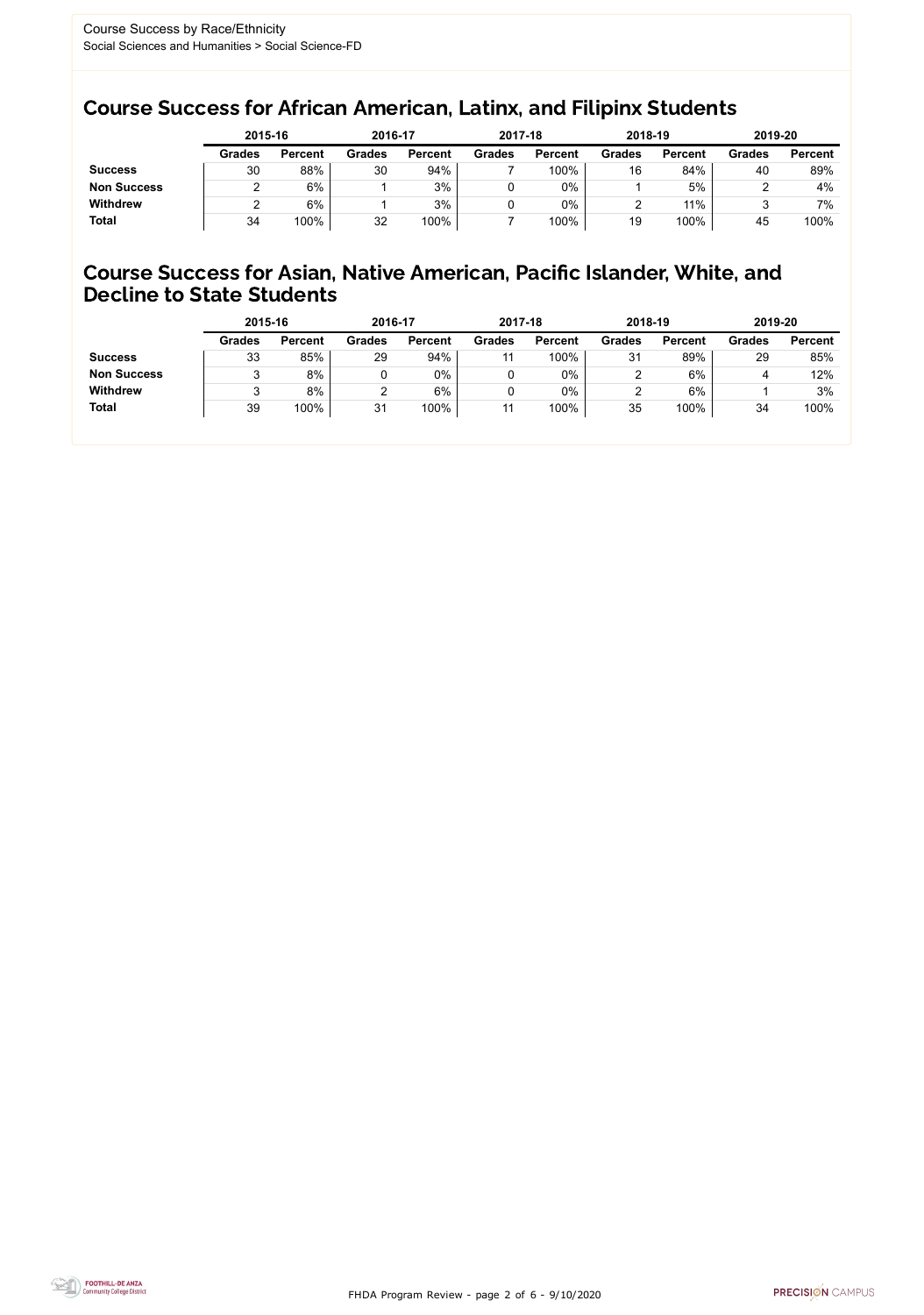FHDA Program Review - page 3 of 6 - 9/10/2020



Some courses may continue to be listed but no longer have data due to renumbering or because the course was not offered in the past five years.



# by Gender

|                     | 2015-16 |                |     | 2016-17        |     | 2017-18        |     | 2018-19        | 2019-20 |                |
|---------------------|---------|----------------|-----|----------------|-----|----------------|-----|----------------|---------|----------------|
|                     | Enr     | <b>Percent</b> | Enr | <b>Percent</b> | Enr | <b>Percent</b> | Enr | <b>Percent</b> | Enr     | <b>Percent</b> |
| <b>Female</b>       | 52      | 71%            | 40  | 63%            | 12  | 67%            | 40  | 74%            | 49      | 62%            |
| <b>Male</b>         | 20      | 27%            | 22  | 35%            | 6   | 33%            | 13  | 24%            | 29      | 37%            |
| <b>Not Reported</b> |         | $1\%$          |     | 2%             |     | $0\%$          |     | 2%             |         | $1\%$          |
| <b>Total</b>        | 73      | 100%           | 63  | 100%           | 18  | 100%           | 54  | 100%           | 79      | 100%           |

# by Ethnicity

|                         |               | 2015-16        |     | 2016-17        |     | 2017-18        | 2018-19        |                | 2019-20 |                |
|-------------------------|---------------|----------------|-----|----------------|-----|----------------|----------------|----------------|---------|----------------|
|                         | Enr           | <b>Percent</b> | Enr | <b>Percent</b> | Enr | <b>Percent</b> | Enr            | <b>Percent</b> | Enr     | <b>Percent</b> |
| <b>African American</b> | 2             | 3%             | 0   | $0\%$          |     | $6\%$          |                | 2%             | 5       | 6%             |
| Asian                   | 22            | 30%            | 20  | 32%            | 5   | 28%            | 15             | 28%            | 19      | 24%            |
| <b>Filipinx</b>         | $\mathcal{P}$ | 3%             | 5   | 8%             |     | 6%             | 0              | $0\%$          | 4       | 5%             |
| Latinx                  | 30            | 41%            | 27  | 43%            | 5   | 28%            | 18             | 33%            | 36      | 46%            |
| <b>Pacific Islander</b> |               | $0\%$          |     | $0\%$          | 0   | $0\%$          |                | 2%             |         | 4%             |
| White                   | 17            | 23%            | 11  | 17%            | 5   | 28%            | 17             | 31%            | 11      | 14%            |
| <b>Decline to State</b> | 0             | $0\%$          | 0   | $0\%$          |     | 6%             | $\overline{2}$ | 4%             |         | $1\%$          |
| <b>Total</b>            | 73            | 100%           | 63  | 100%           | 18  | 100%           | 54             | 100%           | 79      | 100%           |

# by Age

|              | 2015-16 |                |     | 2016-17        |     | 2017-18        |     | 2018-19        | 2019-20 |                |
|--------------|---------|----------------|-----|----------------|-----|----------------|-----|----------------|---------|----------------|
|              | Enr     | <b>Percent</b> | Enr | <b>Percent</b> | Enr | <b>Percent</b> | Enr | <b>Percent</b> | Enr     | <b>Percent</b> |
| 19 or less   |         | 15%            | 14  | 22%            |     | 22%            | 8   | 15%            | 10      | 13%            |
| $20 - 24$    | 49      | 67%            | 36  | 57%            | 11  | 61%            | 27  | 50%            | 51      | 65%            |
| 25-39        | 12      | 16%            | 13  | 21%            | C   | 11%            | 11  | 20%            | 13      | 16%            |
| $40 +$       |         | $1\%$          |     | 0%             |     | 6%             | 8   | 15%            |         | 6%             |
| <b>Total</b> | 73      | 100%           | 63  | 100%           | 18  | 100%           | 54  | 100%           | 79      | 100%           |

# by Education Level

|                           | 2015-16 |                |     | 2016-17        |     | 2017-18        | 2018-19 |                | 2019-20 |                |
|---------------------------|---------|----------------|-----|----------------|-----|----------------|---------|----------------|---------|----------------|
|                           | Enr     | <b>Percent</b> | Enr | <b>Percent</b> | Enr | <b>Percent</b> | Enr     | <b>Percent</b> | Enr     | <b>Percent</b> |
| <b>Bachelor or higher</b> | 2<br>ບ  | 4%             |     | 2%             |     | 6%             |         | 11%            |         | 4%             |
| <b>Associate</b>          |         | 3%             |     | $0\%$          |     | 0%             |         | 15%            |         | 4%             |
| <b>HS/Equivalent</b>      | 67      | 92%            | 62  | 98%            | 17  | 94%            | 37      | 69%            | 68      | 86%            |
| <b>All Other</b>          |         | $1\%$          |     | 0%             |     | 0%             |         | 6%             |         | 6%             |
| <b>Total</b>              | 73      | 100%           | 63  | 100%           | 18  | 100%           | 54      | 100%           | 79      | 100%           |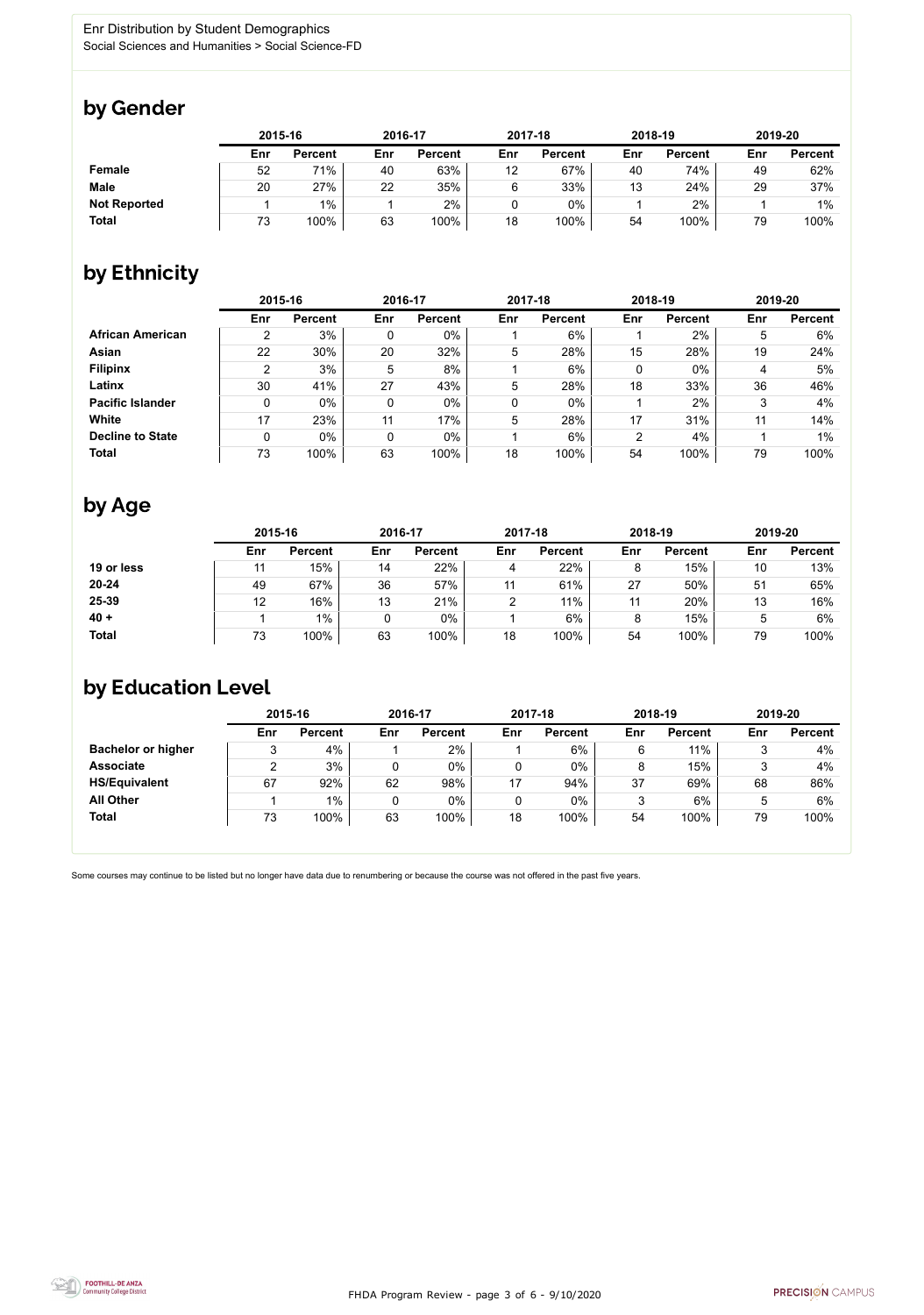FHDA Program Review - page 4 of 6 - 9/10/2020



### Success Rates by Gender Social Sciences and Humanities > Social Science-FD

|                     | 2019-20                                                                 |                |                 |                |               |                |               |                |  |  |  |  |  |
|---------------------|-------------------------------------------------------------------------|----------------|-----------------|----------------|---------------|----------------|---------------|----------------|--|--|--|--|--|
|                     | <b>Withdrew</b><br><b>Total</b><br><b>Non Success</b><br><b>Success</b> |                |                 |                |               |                |               |                |  |  |  |  |  |
|                     | <b>Grades</b>                                                           | <b>Percent</b> | <b>Grades</b>   | <b>Percent</b> | <b>Grades</b> | <b>Percent</b> | <b>Grades</b> | <b>Percent</b> |  |  |  |  |  |
| <b>Female</b>       | 48                                                                      | 98%            |                 | 2%             | U             | $0\%$          | 49            | 100%           |  |  |  |  |  |
| <b>Male</b>         | 21                                                                      | 72%            | $5\phantom{.0}$ | 17%            | ັ             | 10%            | 29            | 100%           |  |  |  |  |  |
| <b>Not Reported</b> |                                                                         | 0%             |                 | 0%             |               | 100%           |               | 100%           |  |  |  |  |  |
| All                 | 69                                                                      | 87%            | 6               | 8%             | 4             | 5%             | 79            | 100%           |  |  |  |  |  |

|                     | 2018-19       |                                                         |               |                |               |                |               |                |  |  |  |  |
|---------------------|---------------|---------------------------------------------------------|---------------|----------------|---------------|----------------|---------------|----------------|--|--|--|--|
|                     |               | <b>Withdrew</b><br><b>Non Success</b><br><b>Success</b> |               |                |               |                |               |                |  |  |  |  |
|                     | <b>Grades</b> | <b>Percent</b>                                          | <b>Grades</b> | <b>Percent</b> | <b>Grades</b> | <b>Percent</b> | <b>Grades</b> | <b>Percent</b> |  |  |  |  |
| <b>Female</b>       | 35            | 88%                                                     |               | 5%             | ັ             | 8%             | 40            | 100%           |  |  |  |  |
| <b>Male</b>         | 11            | 85%                                                     |               | 8%             |               | 8%             | 13            | 100%           |  |  |  |  |
| <b>Not Reported</b> |               | 100%                                                    |               | 0%             | 0             | 0%             |               | 100%           |  |  |  |  |
| All                 | 47            | 87%                                                     |               | 6%             | 4             | 7%             | 54            | 100%           |  |  |  |  |

|                     |               | 2017-18                                                                 |               |                |               |                |               |                |  |  |  |  |  |
|---------------------|---------------|-------------------------------------------------------------------------|---------------|----------------|---------------|----------------|---------------|----------------|--|--|--|--|--|
|                     |               | <b>Withdrew</b><br><b>Total</b><br><b>Non Success</b><br><b>Success</b> |               |                |               |                |               |                |  |  |  |  |  |
|                     | <b>Grades</b> | <b>Percent</b>                                                          | <b>Grades</b> | <b>Percent</b> | <b>Grades</b> | <b>Percent</b> | <b>Grades</b> | <b>Percent</b> |  |  |  |  |  |
| <b>Female</b>       | 12            | 100%                                                                    |               | 0%             |               | $0\%$          | 12            | 100%           |  |  |  |  |  |
| <b>Male</b>         | 6             | 100%                                                                    |               | 0%             |               | $0\%$          | 6             | 100%           |  |  |  |  |  |
| <b>Not Reported</b> | 0             | N/A                                                                     | 0             | N/A            |               | N/A            | υ             | 100%           |  |  |  |  |  |
| All                 | 18            | 100%                                                                    | 0             | 0%             | 0             | 0%             | 18            | 100%           |  |  |  |  |  |

|                     |                | 2016-17        |                    |                |                 |                |               |                |  |  |
|---------------------|----------------|----------------|--------------------|----------------|-----------------|----------------|---------------|----------------|--|--|
|                     | <b>Success</b> |                | <b>Non Success</b> |                | <b>Withdrew</b> |                | <b>Total</b>  |                |  |  |
|                     | <b>Grades</b>  | <b>Percent</b> | <b>Grades</b>      | <b>Percent</b> | <b>Grades</b>   | <b>Percent</b> | <b>Grades</b> | <b>Percent</b> |  |  |
| Female              | 39             | 98%            |                    | 3%             |                 | $0\%$          | 40            | 100%           |  |  |
| <b>Male</b>         | 19             | 86%            |                    | $0\%$          | າ<br>ັ          | 14%            | 22            | 100%           |  |  |
| <b>Not Reported</b> |                | 100%           |                    | 0%             |                 | $0\%$          |               | 100%           |  |  |
| <b>All</b>          | 59             | 94%            |                    | 2%             | າ               | 5%             | 63            | 100%           |  |  |

|                     | 2015-16                                                          |                |               |                |               |                |               |                |  |
|---------------------|------------------------------------------------------------------|----------------|---------------|----------------|---------------|----------------|---------------|----------------|--|
|                     | Withdrew<br><b>Total</b><br><b>Non Success</b><br><b>Success</b> |                |               |                |               |                |               |                |  |
|                     | <b>Grades</b>                                                    | <b>Percent</b> | <b>Grades</b> | <b>Percent</b> | <b>Grades</b> | <b>Percent</b> | <b>Grades</b> | <b>Percent</b> |  |
| Female              | 45                                                               | 87%            | 4             | 8%             | ົ<br>ບ        | 6%             | 52            | 100%           |  |
| <b>Male</b>         | 17                                                               | 85%            |               | 5%             | ◠             | 10%            | 20            | 100%           |  |
| <b>Not Reported</b> |                                                                  | 100%           | 0             | 0%             | ν             | $0\%$          |               | 100%           |  |
| All                 | 63                                                               | 86%            | 5             | 7%             | ხ             | 7%             | 73            | 100%           |  |

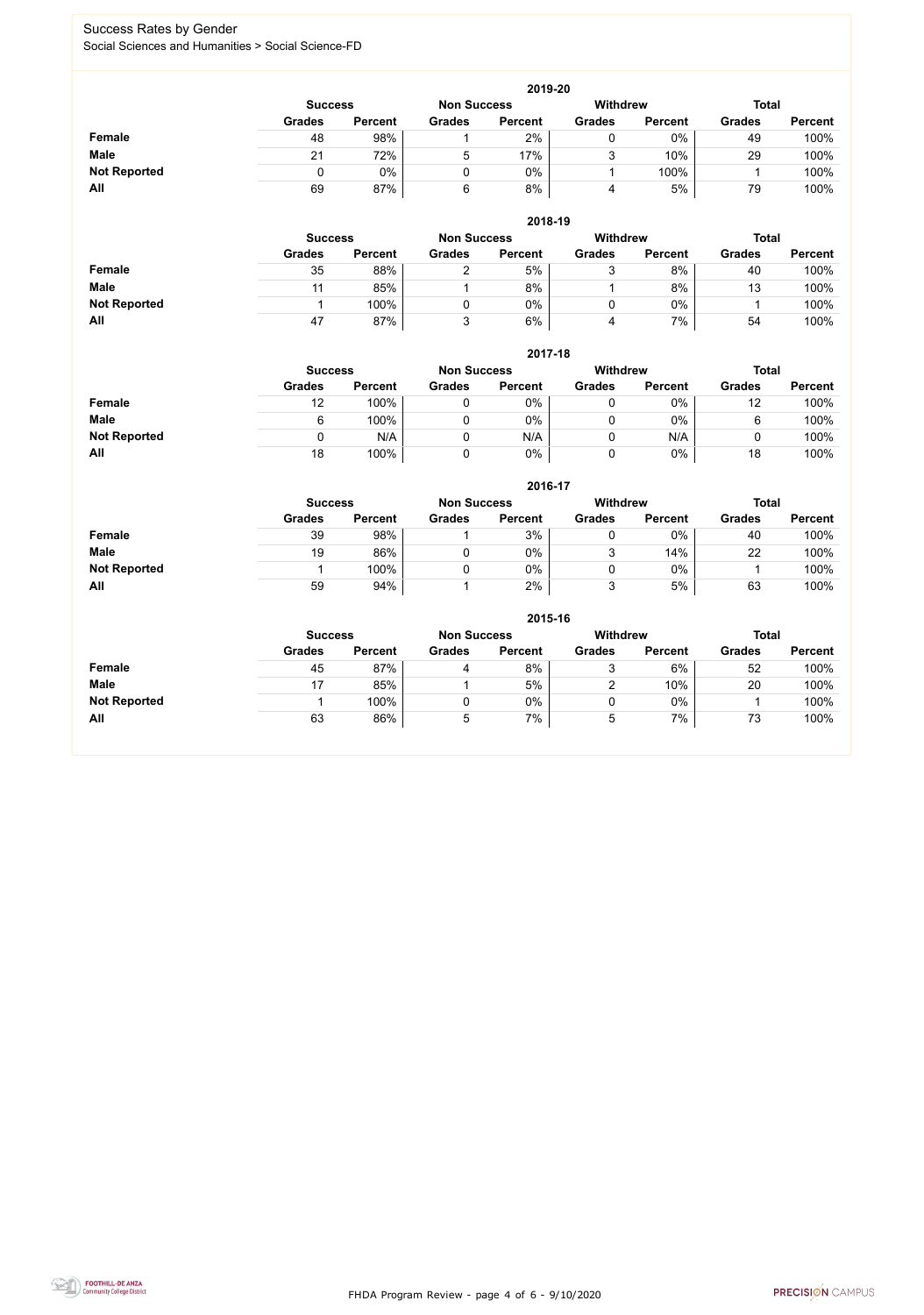FHDA Program Review - page 5 of 6 - 9/10/2020



### Success Rates by Age Social Sciences and Humanities > Social Science-FD

|            | 2019-20        |                    |               |                 |               |                |               |                |  |
|------------|----------------|--------------------|---------------|-----------------|---------------|----------------|---------------|----------------|--|
|            | <b>Success</b> | <b>Non Success</b> |               | <b>Withdrew</b> |               | <b>Total</b>   |               |                |  |
|            | <b>Grades</b>  | <b>Percent</b>     | <b>Grades</b> | <b>Percent</b>  | <b>Grades</b> | <b>Percent</b> | <b>Grades</b> | <b>Percent</b> |  |
| 19 or less | 8              | 80%                |               | 10%             |               | 10%            | 10            | 100%           |  |
| $20 - 24$  | 46             | 90%                | 3             | 6%              |               | 4%             | 51            | 100%           |  |
| 25-39      | 12             | 92%                |               | $0\%$           |               | 8%             | 13            | 100%           |  |
| $40 +$     | J              | 60%                | 2             | 40%             | 0             | $0\%$          | 5             | 100%           |  |
| All        | 69             | 87%                | 6             | 8%              | 4             | 5%             | 79            | 100%           |  |

**2018-19**

|            | <b>Success</b> |                | <b>Non Success</b> |                | <b>Withdrew</b> |                | <b>Total</b>  |                |
|------------|----------------|----------------|--------------------|----------------|-----------------|----------------|---------------|----------------|
|            | <b>Grades</b>  | <b>Percent</b> | <b>Grades</b>      | <b>Percent</b> | <b>Grades</b>   | <b>Percent</b> | <b>Grades</b> | <b>Percent</b> |
| 19 or less |                | 88%            |                    | 13%            |                 | 0%             | 8             | 100%           |
| $20 - 24$  | 25             | 93%            |                    | $0\%$          | ⌒               | 7%             | 27            | 100%           |
| 25-39      |                | 73%            |                    | 9%             |                 | 18%            |               | 100%           |
| $40 +$     |                | 88%            |                    | 13%            |                 | 0%             | 8             | 100%           |
| All        | 47             | 87%            |                    | 6%             | 4               | 7%             | 54            | 100%           |

#### **2017-18**

|            |                |                |                    | ZU17-18        |                 |                |               |                |
|------------|----------------|----------------|--------------------|----------------|-----------------|----------------|---------------|----------------|
|            | <b>Success</b> |                | <b>Non Success</b> |                | <b>Withdrew</b> |                | <b>Total</b>  |                |
|            | <b>Grades</b>  | <b>Percent</b> | <b>Grades</b>      | <b>Percent</b> | <b>Grades</b>   | <b>Percent</b> | <b>Grades</b> | <b>Percent</b> |
| 19 or less | 4              | 100%           |                    | 0%             |                 | $0\%$          | 4             | 100%           |
| $20 - 24$  |                | 100%           |                    | 0%             |                 | $0\%$          | 11            | 100%           |
| 25-39      |                | 100%           |                    | 0%             |                 | $0\%$          | ◠             | 100%           |
| $40 +$     |                | 100%           |                    | 0%             |                 | $0\%$          |               | 100%           |
| All        | 18             | 100%           |                    | 0%             |                 | 0%             | 18            | 100%           |

#### **2016-17**



|            |                |                |                    | ZU10-17        |               |                |               |                |
|------------|----------------|----------------|--------------------|----------------|---------------|----------------|---------------|----------------|
|            | <b>Success</b> |                | <b>Non Success</b> |                | Withdrew      |                | <b>Total</b>  |                |
|            | <b>Grades</b>  | <b>Percent</b> | <b>Grades</b>      | <b>Percent</b> | <b>Grades</b> | <b>Percent</b> | <b>Grades</b> | <b>Percent</b> |
| 19 or less | 13             | 93%            |                    | 0%             |               | 7%             | 14            | 100%           |
| 20-24      | 33             | 92%            |                    | 3%             |               | 6%             | 36            | 100%           |
| 25-39      | 13             | 100%           |                    | 0%             | 0             | $0\%$          | 13            | 100%           |
| $40 +$     |                | N/A            |                    | N/A            | 0             | N/A            |               | 100%           |
| All        | 59             | 94%            |                    | 2%             | ◠<br>৩        | 5%             | 63            | 100%           |

|            |                                      |                |               | 2015-16        |                 |                |               |                |
|------------|--------------------------------------|----------------|---------------|----------------|-----------------|----------------|---------------|----------------|
|            | <b>Non Success</b><br><b>Success</b> |                |               |                | <b>Withdrew</b> |                | <b>Total</b>  |                |
|            | <b>Grades</b>                        | <b>Percent</b> | <b>Grades</b> | <b>Percent</b> | <b>Grades</b>   | <b>Percent</b> | <b>Grades</b> | <b>Percent</b> |
| 19 or less | 10                                   | 91%            | ν             | 0%             |                 | 9%             | 11            | 100%           |
| $20 - 24$  | 42                                   | 86%            | ົ<br>د        | 6%             | 4               | 8%             | 49            | 100%           |
| 25-39      | 10                                   | 83%            |               | 17%            |                 | 0%             | 12            | 100%           |
| $40 +$     |                                      | 100%           | υ             | 0%             |                 | $0\%$          |               | 100%           |
| All        | 63                                   | 86%            | 5             | 7%             | 5               | 7%             | 73            | 100%           |